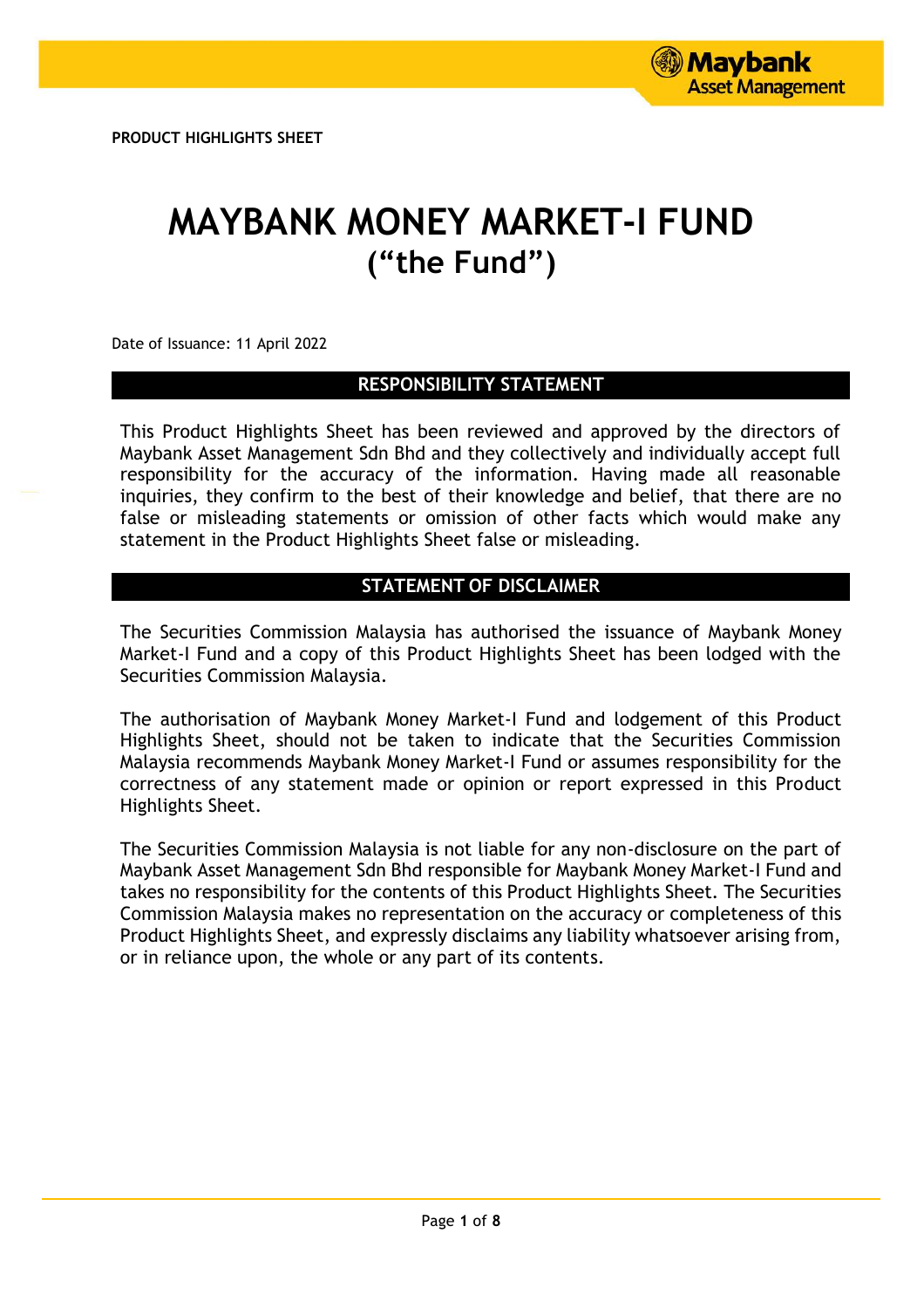

**This Product Highlights Sheet only highlights the key features and risks of Maybank Money Market-I Fund. Investors are advised to request, read and understand the disclosure documents before deciding to invest.**

#### **1. What is Maybank Money Market-I Fund?**

Maybank Money Market-I Fund ("MMMI") is Maybank Asset Management Sdn Bhd's Islamic moneymarket fund. The Fund aims to provide investors with high-level liquidity and regular income stream to meet cash flow requirements based on Shariah principles while maintaining capital preservation $^{\#}.$ 

*# Capital preservation does not signify that the capital/principal invested is guaranteed/protected by any party.*

#### **2. Fund Suitability**

The Fund is suitable for investors who:

- seek low risk investments that are in accordance with Shariah principles; and
- seek a fund with regular income with potential yield to return better than the benchmark.

#### **3. Investment Objective**

The Fund aims to provide investors with high-level liquidity and regular income stream to meet cash flow requirements based on Shariah Principles while maintaining capital preservation.

#### **4. Key Product Features**

| <b>Fund Type</b>                | Income.                                                                                                                                                                                                                                                                                                                                                                                                                                                                                                                                                                                                                                                         |
|---------------------------------|-----------------------------------------------------------------------------------------------------------------------------------------------------------------------------------------------------------------------------------------------------------------------------------------------------------------------------------------------------------------------------------------------------------------------------------------------------------------------------------------------------------------------------------------------------------------------------------------------------------------------------------------------------------------|
| <b>Fund Category</b>            | Money market Fund.                                                                                                                                                                                                                                                                                                                                                                                                                                                                                                                                                                                                                                              |
| Performance<br><b>Benchmark</b> | Maybank Islamic Overnight rate<br>benchmark<br>information<br>The<br>the<br>obtained<br>be<br>on<br>can<br>from<br>www.maybank2u.com.my.<br>Please note that the portfolio of the Fund at any given time may consist of a<br>mix of Islamic deposits, Islamic money market instruments, and sukuk of varying<br>tenure and credit rating, as allowed by the master prospectus (Shariah funds).<br>The risk profile of the Fund's portfolio may be higher than the risk profile of<br>the benchmark. Therefore, the Fund's return can be potentially higher than<br>the benchmark to commensurate with the risk profile of the underlying assets<br>of the Fund. |
| <b>Investment Strategy</b>      | The Fund will invest at least 90% of the Fund's Net Asset Value ("NAV") in<br>Islamic deposits, Islamic money market instruments and sukuk with maturity<br>of not more than 365 days and up to 10% of the Fund's NAV may be invested<br>in sukuk which have a remaining maturity period of more than 365 days but<br>less than 732 days. The securities invested in would have a minimum local<br>credit rating of at least A3 (long-term rating) or P2 (short-term rating) by RAM<br>Rating Services Berhad ("RAM") or equivalent rating agencies.<br>Note: Please refer to section 3.4 in the master prospectus (Shariah funds) for<br>further details.      |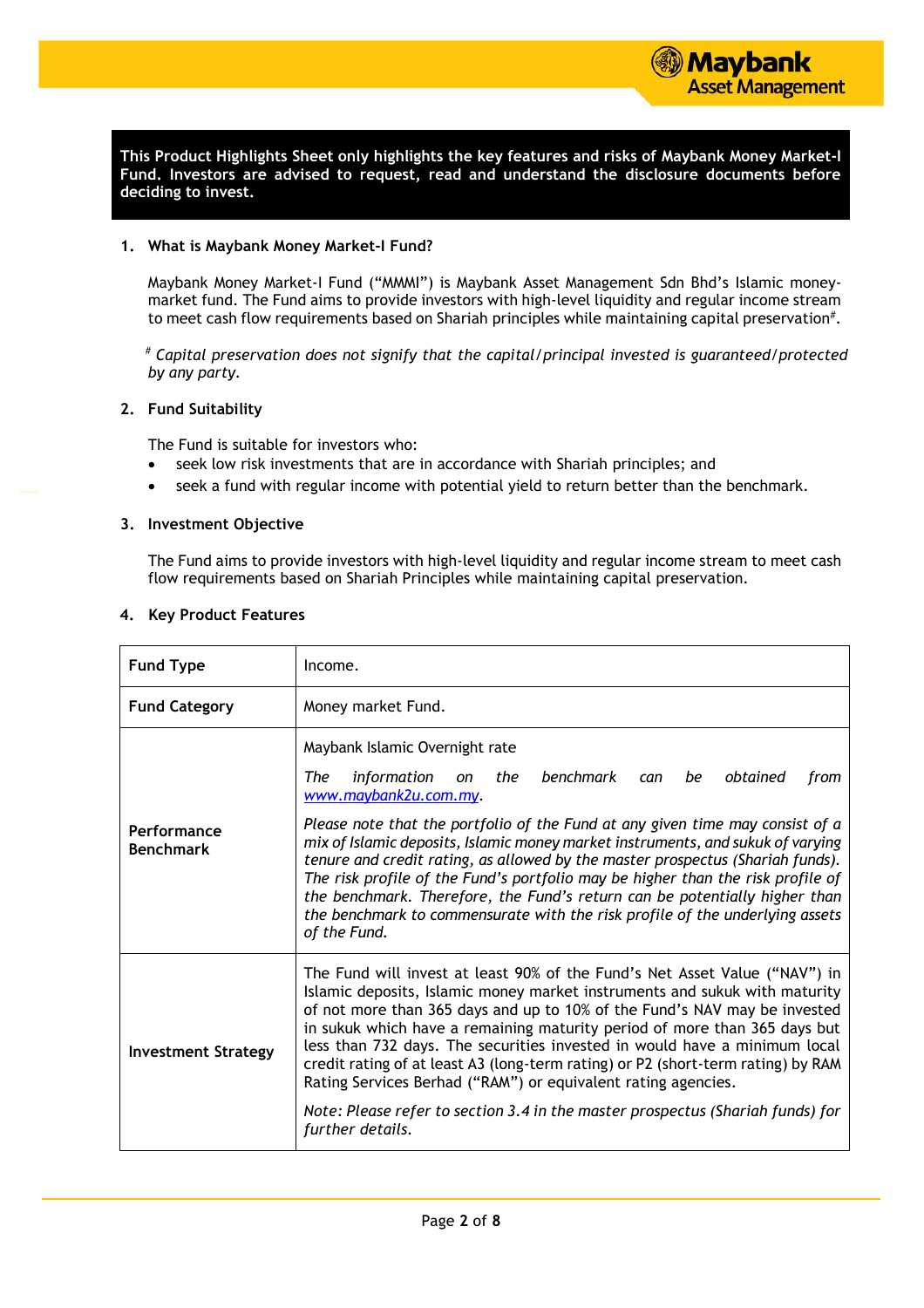

|                          | <b>Class</b>                                                         |                                                                                                                                                                                                                                                                                                                                                                              |                                    |                         | <b>Currency Denomination of Units</b> |  | <b>Launch Date</b>                                                                                                                                  |  |
|--------------------------|----------------------------------------------------------------------|------------------------------------------------------------------------------------------------------------------------------------------------------------------------------------------------------------------------------------------------------------------------------------------------------------------------------------------------------------------------------|------------------------------------|-------------------------|---------------------------------------|--|-----------------------------------------------------------------------------------------------------------------------------------------------------|--|
| <b>Launch Date</b>       | A                                                                    |                                                                                                                                                                                                                                                                                                                                                                              |                                    | Malaysian Ringgit (MYR) |                                       |  | 6 July 2011                                                                                                                                         |  |
|                          | B                                                                    |                                                                                                                                                                                                                                                                                                                                                                              |                                    | Malaysian Ringgit (MYR) |                                       |  | 18 October 2019                                                                                                                                     |  |
| Manager                  |                                                                      | Maybank Asset Management Sdn Bhd.                                                                                                                                                                                                                                                                                                                                            |                                    |                         |                                       |  |                                                                                                                                                     |  |
|                          |                                                                      | Class A                                                                                                                                                                                                                                                                                                                                                                      |                                    |                         | Class B                               |  |                                                                                                                                                     |  |
| <b>Management Fee</b>    | Up to 0.50% of the NAV of                                            | Class A                                                                                                                                                                                                                                                                                                                                                                      |                                    |                         | Up to 0.20% of the NAV of<br>Class B  |  |                                                                                                                                                     |  |
| <b>Sales Charge</b>      | Nil.                                                                 |                                                                                                                                                                                                                                                                                                                                                                              |                                    |                         |                                       |  |                                                                                                                                                     |  |
| <b>Repurchase Charge</b> | Nil.                                                                 |                                                                                                                                                                                                                                                                                                                                                                              |                                    |                         |                                       |  |                                                                                                                                                     |  |
|                          | <b>Equity</b>                                                        |                                                                                                                                                                                                                                                                                                                                                                              | Sukuk/Bond/<br><b>Fixed Income</b> |                         | <b>Balanced</b>                       |  | <b>Money Market</b>                                                                                                                                 |  |
|                          | Up to 6.5% of<br>amount switched                                     |                                                                                                                                                                                                                                                                                                                                                                              | Up to 2% of<br>amount switched     |                         | Up to 5% of<br>amount switched        |  | Nil                                                                                                                                                 |  |
| <b>Switching Charge</b>  | Notes:<br>(i)<br>(ii)                                                | The above is applicable for all switching transactions except where, other than<br>for switching transactions into a money market fund, the sales charge of the fund<br>to be switched into is equal or lower than the sales charge of the Fund, in which<br>case the switching charge shall be MYR25 only.<br>The Manager reserves the right to waive the switching charge. |                                    |                         |                                       |  |                                                                                                                                                     |  |
|                          | Class A                                                              |                                                                                                                                                                                                                                                                                                                                                                              |                                    |                         | Class B                               |  |                                                                                                                                                     |  |
| <b>Transfer Charge</b>   | MYR25 per transfer                                                   |                                                                                                                                                                                                                                                                                                                                                                              |                                    |                         | MYR25 per transfer                    |  |                                                                                                                                                     |  |
|                          | Note: The Manager reserves the right to waive the transfer charge.   |                                                                                                                                                                                                                                                                                                                                                                              |                                    |                         |                                       |  |                                                                                                                                                     |  |
|                          | Class A                                                              |                                                                                                                                                                                                                                                                                                                                                                              |                                    |                         | Class B                               |  |                                                                                                                                                     |  |
| <b>Conversion Charge</b> | MYR25 per transaction                                                |                                                                                                                                                                                                                                                                                                                                                                              |                                    |                         | MYR25 per transaction                 |  |                                                                                                                                                     |  |
|                          | Note: The Manager reserves the right to waive the conversion charge. |                                                                                                                                                                                                                                                                                                                                                                              |                                    |                         |                                       |  |                                                                                                                                                     |  |
| <b>Trustee</b>           | AmanahRaya Trustees Berhad.                                          |                                                                                                                                                                                                                                                                                                                                                                              |                                    |                         |                                       |  |                                                                                                                                                     |  |
| <b>Trustee Fee</b>       | to a minimum fee of MYR18,000 per annum.                             |                                                                                                                                                                                                                                                                                                                                                                              |                                    |                         |                                       |  | Up to 0.08% per annum of the NAV of the Fund, (before deducting annual<br>management fee and annual trustee fee for the day) accrued daily, subject |  |
| <b>Shariah Adviser</b>   | Maybank Islamic Berhad.                                              |                                                                                                                                                                                                                                                                                                                                                                              |                                    |                         |                                       |  |                                                                                                                                                     |  |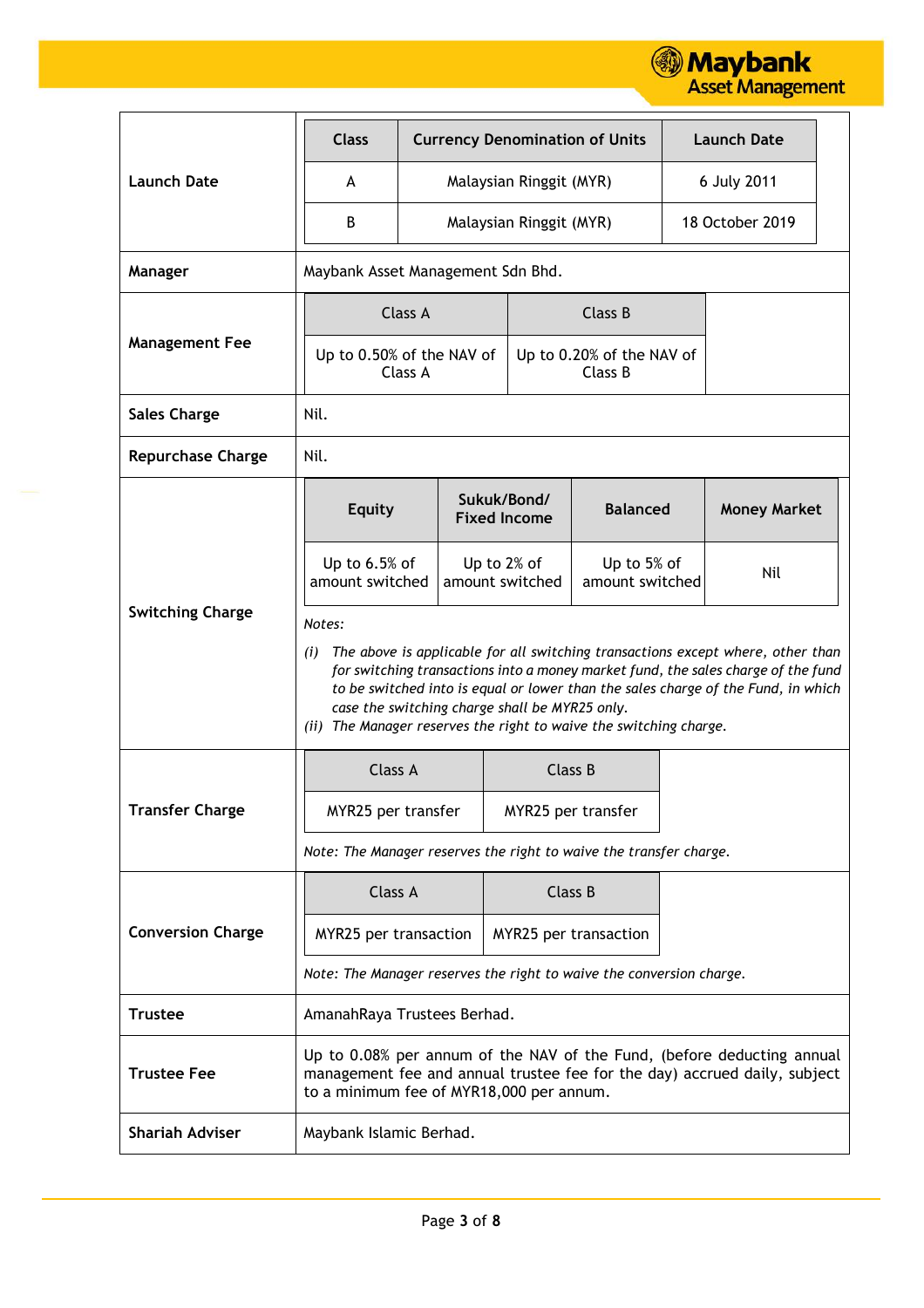

| <b>External Investment</b><br>Manager ("EIM") | Maybank Islamic Asset Management Sdn Bhd.                                      |                              |                                                                          |  |  |  |
|-----------------------------------------------|--------------------------------------------------------------------------------|------------------------------|--------------------------------------------------------------------------|--|--|--|
|                                               | Class A                                                                        | Class B                      |                                                                          |  |  |  |
| <b>Minimum Initial</b><br>Investment          | MYR1,000^                                                                      | MYR10,000,000^               |                                                                          |  |  |  |
|                                               | time.                                                                          |                              | ^or such other lower amount as determined by the Manager from time to    |  |  |  |
|                                               | Class A                                                                        | Class B                      |                                                                          |  |  |  |
| <b>Minimum Additional</b><br>Investment       | <b>MYR500^</b>                                                                 | MYR5,000,000^                |                                                                          |  |  |  |
|                                               | time.                                                                          |                              | ^or such other lower amount as determined by the Manager from time to    |  |  |  |
|                                               | Class A                                                                        | Class B                      |                                                                          |  |  |  |
| <b>Minimum Holdings</b>                       | 1,000 units $\hat{}$                                                           | 500,000 units <sup>^</sup>   |                                                                          |  |  |  |
|                                               | time.                                                                          |                              | ^or such other lower amount as determined by the Manager from time to    |  |  |  |
|                                               | Class A                                                                        | Class B                      |                                                                          |  |  |  |
| Minimum Repurchase<br>Amount                  | 1,000 units $\hat{}$                                                           | 1,000,000 units <sup>^</sup> |                                                                          |  |  |  |
|                                               | time.                                                                          |                              | ^or such other lower amount as determined by the Manager from time to    |  |  |  |
| <b>Distribution Policy</b>                    | generates.                                                                     |                              | Monthly reinvestment, depending on the level of income (if any) the Fund |  |  |  |
|                                               | Distribution will be made from realised income and realised gains of the Fund. |                              |                                                                          |  |  |  |

# **YOU SHOULD NOT MAKE PAYMENT IN CASH TO A UNIT TRUST CONSULTANT OR ISSUE A CHEQUE IN THE NAME OF A UNIT TRUST CONSULTANT.**

# **5. Asset Allocation**

| <b>Asset Type</b>                                                                                                      | Range                         |
|------------------------------------------------------------------------------------------------------------------------|-------------------------------|
| Short term Islamic deposits, Islamic money market<br>instruments, and sukuk with maturity of not more<br>than 365 days | Minimum 90% of the Fund's NAV |
| Short term sukuk exceeding 365 days but no longer<br>than 732 days                                                     | Up to 10% of the Fund's NAV   |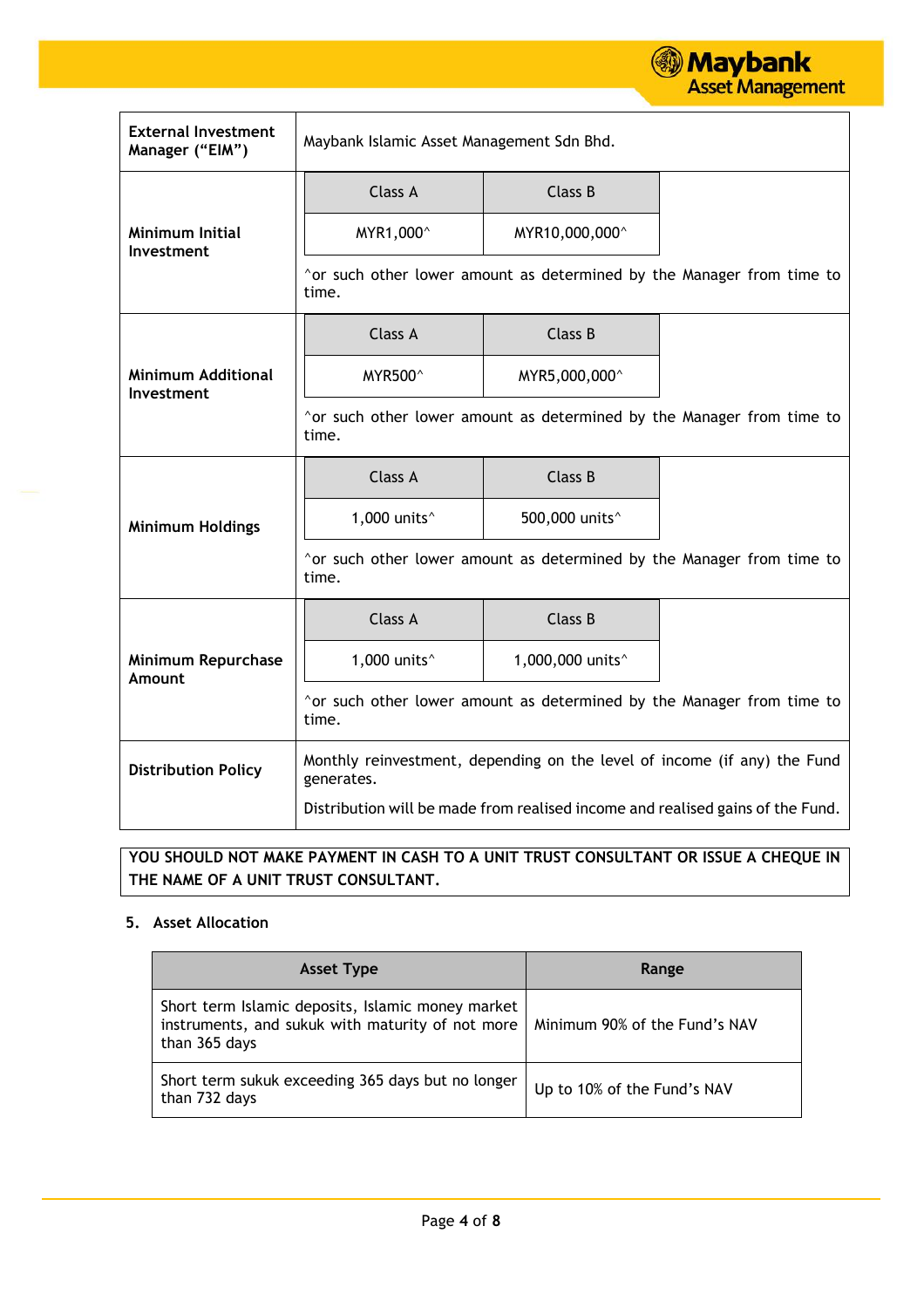

# **6. Key Risks**

#### **Specific Risks of the Fund**

#### Profit rate risk

Profit rate risk refers to the impact of profit rate changes on the valuation of sukuk and Islamic money market instruments. When profit rates rise, sukuk and Islamic money market instrument's prices generally decline and this may lower the market value of the Fund's investment in sukuk and Islamic money market instruments. The reverse may apply when profit rates fall. In order to mitigate profit rate risk, the EIM will need to manage the sukuk and Islamic money market instruments portfolio by taking into account the profit rate and time to maturity of the sukuk and Islamic money market instruments.

#### Counterparty risk

When the Fund conducts over-the-counter (OTC) transactions, it may be exposed to risks relating to the credit standing of its counterparties and their ability to fulfil the conditions of the contracts it enters into with them. Hence, it is generally not applicable to transactions performed through exchanges. This risk is mitigated by performing fundamental credit research and analysis to determine the creditworthiness of the counterparty, and imposing an exposure limit as a precautionary step to limit any loss that may arise directly or indirectly as a result of a defaulted transaction.

#### Credit and default risk

Credit risk relates to the creditworthiness of the issuers of the sukuk or Islamic money market instruments and their expected ability to make timely payment of profit and/or principal. Any adverse situations faced by the issuer may impact the value as well as liquidity of the sukuk or Islamic money market instrument. In the case of rated sukuk or issuers of Islamic money market instruments, this may lead to a credit downgrade. Default risk relates to the risk that an issuer of a sukuk or Islamic money market instrument either defaulting on payments or failing to make payments in a timely manner which will in turn adversely affect the value of the sukuk or Islamic money market instruments. This could adversely affect the value of the Fund.

The risk is mitigated by investing in sukuk and Islamic money market instruments with credit ratings of at least A3 or P2 by RAM or equivalent ratings by other rating agencies, portfolio diversification and due diligence in the credit assessments by ensuring high credit ratings as aforementioned. In the absence of a credit rating for the sukuk and Islamic money market instruments, the credit rating of the issuer issuing the sukuk and Shariah-compliant instruments will be used instead.

#### Shariah non-compliance risk

This is the risk of the Fund not conforming to Shariah Investment Guidelines. The Manager and EIM would be responsible for ensuring that the Fund is managed and administered in accordance with Shariah Investment Guidelines. Note that as the Fund can only invest in Shariah-compliant instruments, non-compliance may adversely affect the NAV of the Fund when the rectification of non-compliance results in losses.

*Investors are reminded that the risks listed above may not be exhaustive and if necessary, they should consult their adviser(s), e.g. bankers, lawyers, Shariah advisers, stockbrokers or independent professional advisers for a better understanding of the risks.*

*For more details, please refer to section 3.5 in the master prospectus (Shariah funds) for the general and specific risks of investing in the Fund.*

*Note: If your investments are made through an institutional unit trust scheme adviser ("Distributor") which adopts the nominee system of ownership, you would not be deemed to be a unit holder under the deed and as a result, your rights as an investor may be limited.*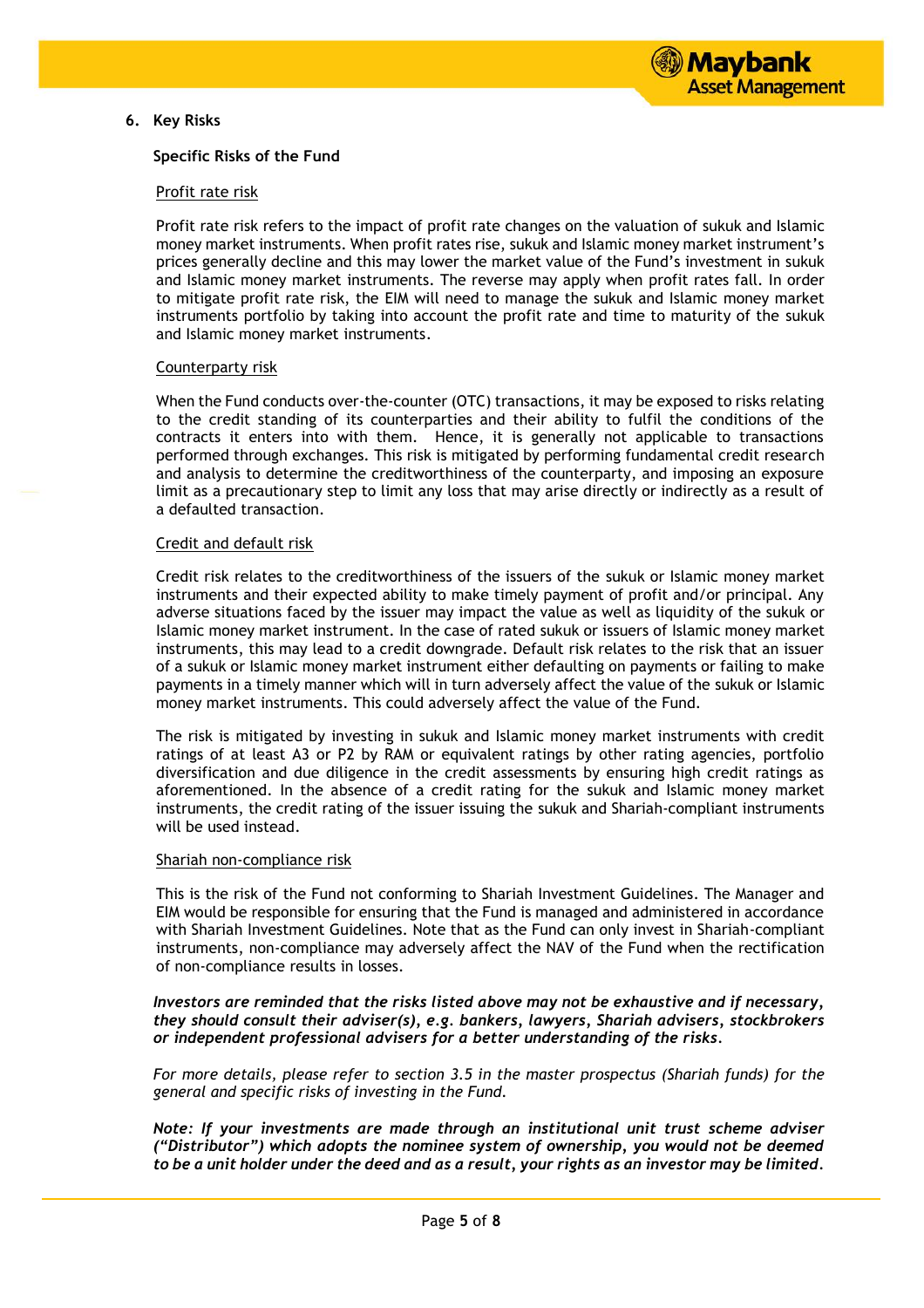

*Accordingly, the Manager will only recognize the Distributor as a unit holder of the Fund and the Distributor shall be entitled to all the rights conferred to it under the deed.*

# **7. Valuation of Investment**

The Fund is valued once at the end of every business day. The daily price of the Fund for a particular business day will be published on the next day.

Investors will be able to obtain the unit price of the Fund from [www.maybank-am.com.](http://www.maybank-am.com/)my. Alternatively, the Manager's client servicing personnel can be contacted at 03-2297 7888.

## **8. Exiting from Investment**

|                                   | The cut-off time for repurchase of units shall be at<br>4.00 p.m. on a business day.                                                                                                                                            |  |  |  |  |
|-----------------------------------|---------------------------------------------------------------------------------------------------------------------------------------------------------------------------------------------------------------------------------|--|--|--|--|
| Submission of Repurchase Request  | Note: The Manager's distributors may have an earlier cut-off<br>time for receiving applications in respect of any dealing in<br>units. Please check with the respective distributors for their<br>respective cut-off time.      |  |  |  |  |
|                                   | Repurchase proceeds will be paid out:                                                                                                                                                                                           |  |  |  |  |
| Payment of Repurchase Proceeds    | the following business day if the repurchase request<br>٠<br>is received by the Manager before 4.00 p.m.; and<br>after two (2) business day if the repurchase request is<br>$\bullet$<br>received by the Manager after 4.00 p.m |  |  |  |  |
| Remittance of Repurchase Proceeds | The Manager shall remit the repurchase proceeds to the<br>account held in the name of the unit holder(s).                                                                                                                       |  |  |  |  |

## **9. Fund Performance**

## **Average total return of MMMI for the financial year ended 30 June**

| <b>Class A</b>   | 1- Year  | 3- Year | 5-Year | 10-Year |
|------------------|----------|---------|--------|---------|
| <b>Fund</b>      | .91%     | 2.63%   | 2.95%  | 2.98%   |
| <b>Benchmark</b> | $0.26\%$ | .29%    | 2.12%  | 2.56%   |

*Note: \*Period from* 26 July 2011 *(commencement date)*

| Class B          | 1-Year | <b>Since Commencement</b> |
|------------------|--------|---------------------------|
| Fund             | 2.00%  | 2.40                      |
| <b>Benchmark</b> | 0.26%  | 0.59                      |

*The average total return of the Fund is based on the following calculation:*

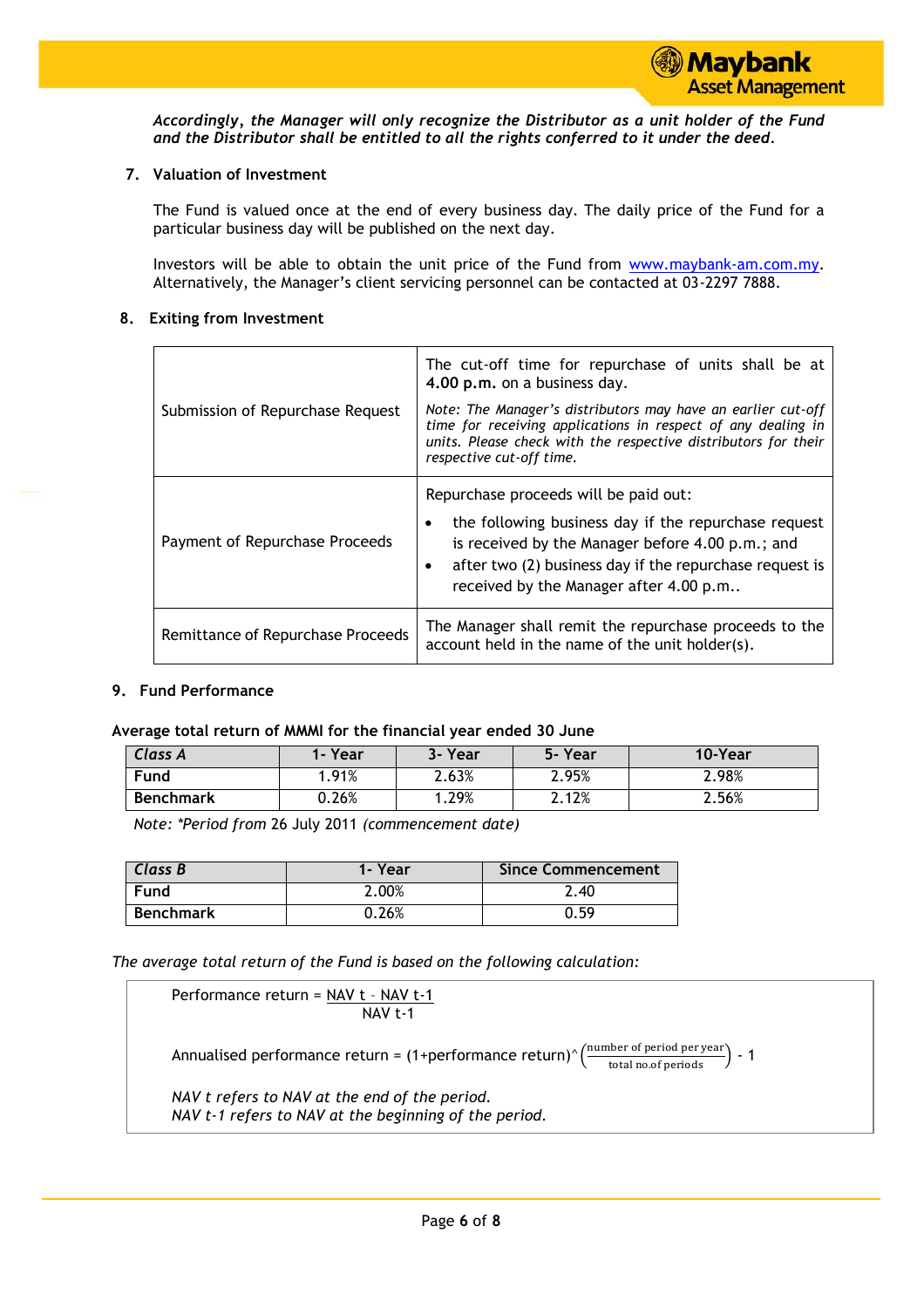| Class A          | 2021 | 2020 | 2019 | 2018 | 2017 | 2016 | 2015 | 2014 | 2013 | 2012 | <b>Since</b><br><b>Commence</b><br>ment |
|------------------|------|------|------|------|------|------|------|------|------|------|-----------------------------------------|
| MMM (%)          | 1.91 | 3.04 | 2.96 | 3.49 | 3.37 | 3.45 | 3.35 | 2.79 | 2.71 | 2.50 | 33.83                                   |
| Benchmark<br>(%) | 0.26 | 1.30 | 2.32 | 3.11 | 3.66 | 3.99 | 3.02 | 2.78 | 2.83 | 2.24 | 28.69                                   |

# **Annual total return for the financial years ended 30 June**

*Note: \*Period from* 26 July 2011 *(commencement date)*

| Class B          |      | $2021 \mid 2020^*$ | <b>Since</b><br>Commencement* |
|------------------|------|--------------------|-------------------------------|
| MMM (%)          | 2.00 | 2.09               | 4.13                          |
| Benchmark $(\%)$ | 0.26 | 0.74               | 0.99                          |

*Note: \*Period from* 7 November 2019 *(commencement date)*

## *The total return of the Fund is based on the following calculation:*

| Capital return $=$  |     | NAV per unit at the end of the period<br>NAV per unit at the beginning of the period | -1 |
|---------------------|-----|--------------------------------------------------------------------------------------|----|
| $l$ Income return = |     | Income distribution per unit<br>NAV per unit on ex-date                              |    |
| Total return        | $=$ | $(1 +$ Capital return) x $(1 +$ Income return) - 1                                   |    |

#### **1-Year Fund performance review**

Class A registered a total return of 1.91% against its benchmark's return of 0.26%, thus outperformed the benchmark by 1.65%.

Class B registered a total return of 2.00% against its benchmark's return of 0.26%, thus outperformed the benchmark by 1.74%.

*The performance benchmark of the Fund was changed on 1 November 2018 from Maybank 1-month GIA-i tier-1 rate to Maybank Islamic Overnight rate to better reflect the Fund's asset allocation and investment strategy. Prior to 17 September 2012, the benchmark was the Bank Islam Mudharabah Overnight Rate.*

# **Portfolio Turnover Ratio ("PTR") as at 30 June**

|             | 2021 | 2020 | 2019 |
|-------------|------|------|------|
| PTR (times) | Nil* | Nil  | 0.01 |

\*The PTR is no longer applicable for this Fund as the Fund invested only in Islamic deposits during the period under review*.*

# **Distribution as at 30 June**

| Class A                           | 2021 | 2020 | 2019 |
|-----------------------------------|------|------|------|
| Gross distribution per unit (sen) | 0.95 | 1.47 | 1.43 |
| Net distribution per unit (sen)   | 0.95 | 1.47 | 1.43 |
|                                   |      |      |      |
|                                   |      |      |      |
| Class B                           | 2021 | 2020 | 2019 |
| Gross distribution per unit (sen) | 1.96 | 2.00 | Nil  |